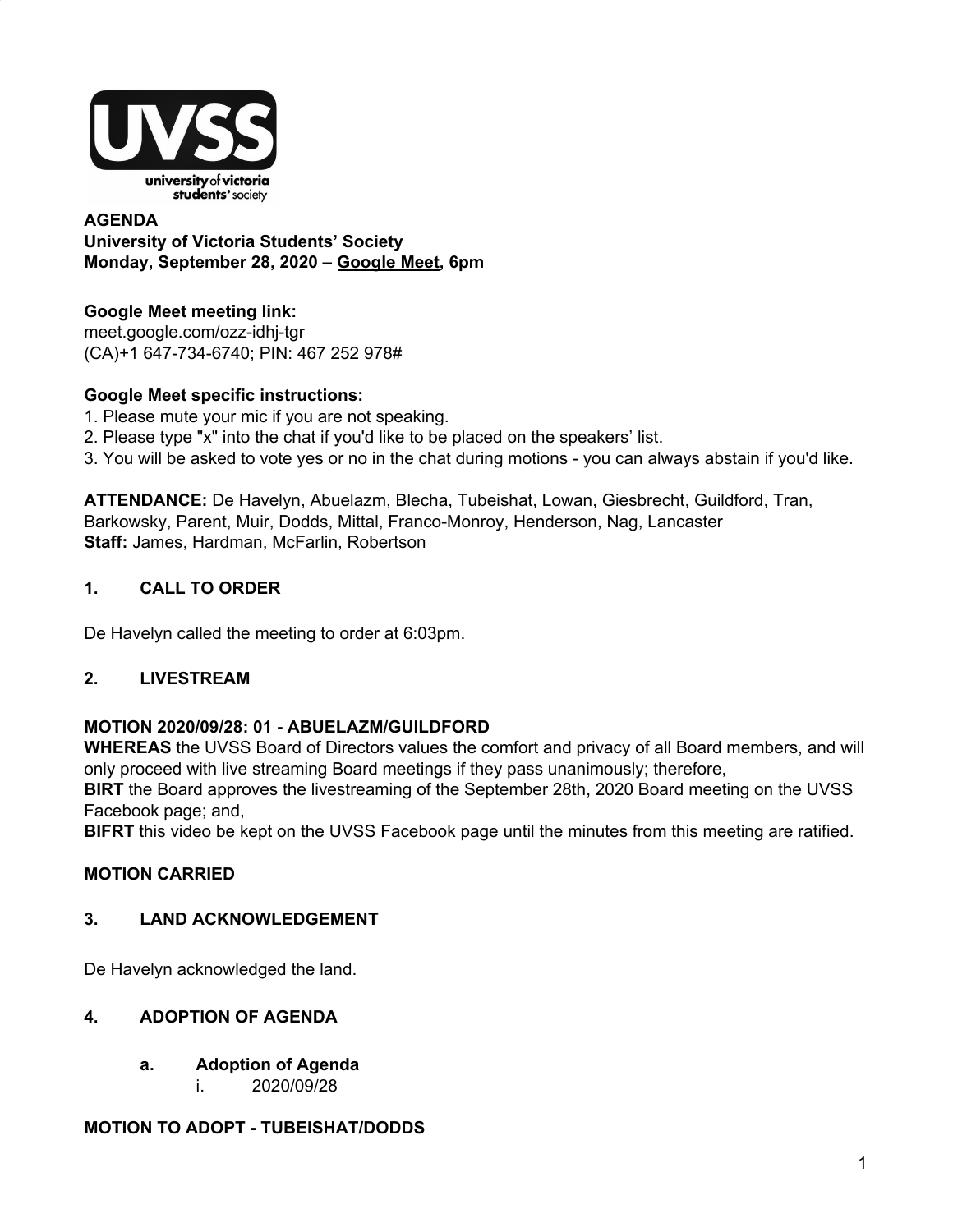#### **MOTION TO POSTPONE MOTION 2020/09/28: 02 - TUBEISHAT/BLECHA MOTION CARRIED**

**MOTION TO POSTPONE MOTION 2020/09/14: 09 - ABUELAZM/TUBEISHAT** Postpone to 2020/10/05 **MOTION CARRIED**

#### **MOTION CARRIED**

- **b. Adoption of Minutes**
	- i. 2020/09/21
		- ii. 2020/04/20

**MOTION TO OMNIBUS ADOPTION OF MINUTES - ABUELAZM/GUILDFORD MOTION CARRIED**

**MOTION TO ADOPT - MITTAL/HENDERSON MOTION CARRIED**

#### **5. PRESENTATIONS & ANNOUNCEMENTS**

#### **a. PRESENTATIONS**

i. SNIWOCC Presentation

ii. Democratic Rules of Order 101

**b. ANNOUNCEMENTS**

i. "Policy Moments"

#### **6. REPORTS**

#### **a. REPORT – EXCLUDED MANAGERS**

#### **b. REPORTS**

#### **PORTFOLIOS**

- 1. Campaigns and Community Relations
- 2. Finance and Operations
- 3. Outreach and University Relations
- 4. Student Affairs
- 5. Events
- 6. International Student Relations

#### **COMMITTEES AND COUNCILS**

- 1. Electoral
- 2. Executive committee
- 3. Food Bank & Free Store
- 4. Peer Support Centre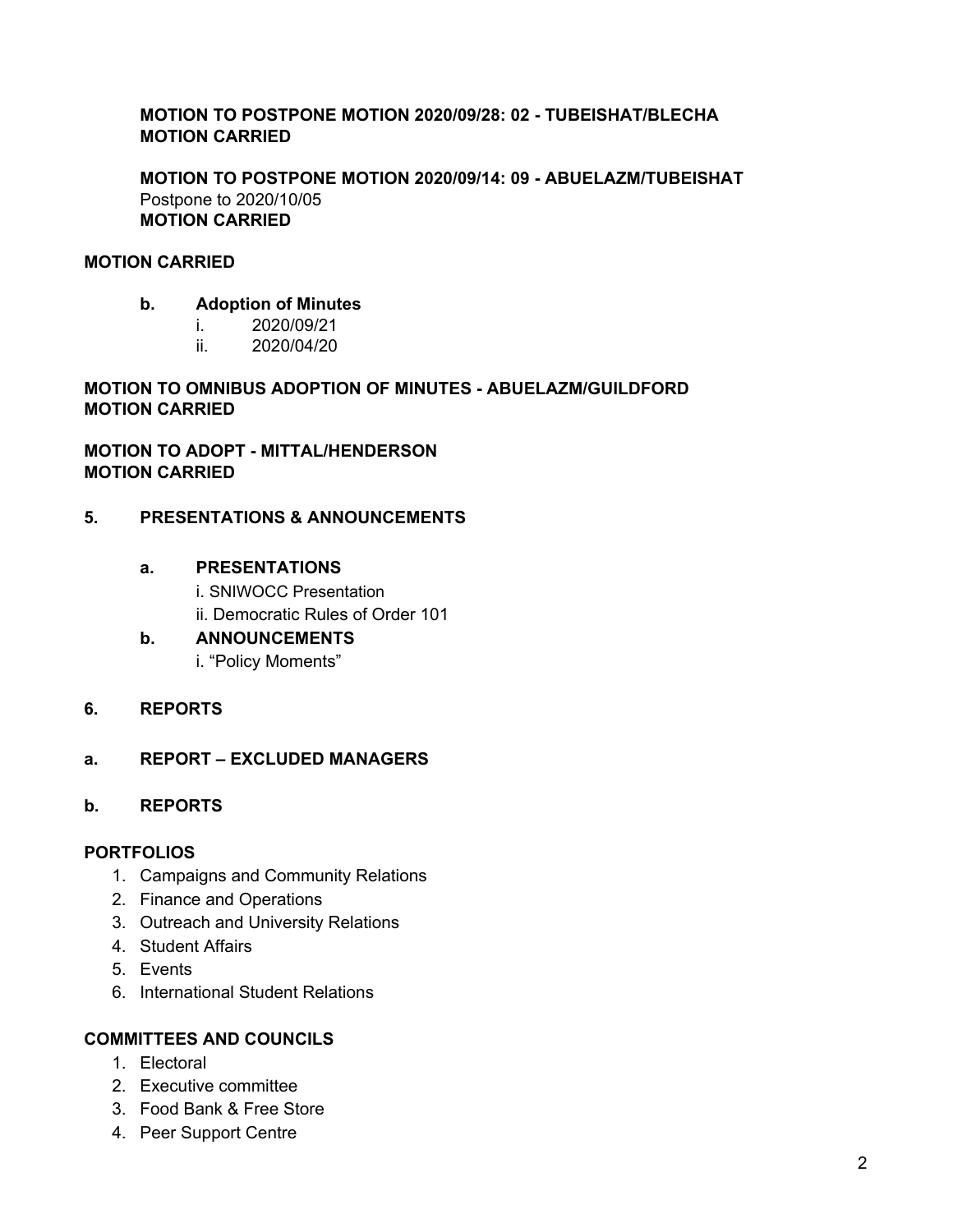### **CONSTITUENCY ORGANIZATIONS & NSU**

- 1. GEM
- 2. NSU
- 3. Pride
- 4. SOCC
- 5. SSD

### **WORKING GROUPS**

- 1. PIRG
- **7. QUESTION PERIOD (15 mins)**

## **MOTION TO RECESS - FRANCO-MONROY/GIESBRECHT** For 5 minutes.

**MOTION CARRIED**

**8. MAIN MOTIONS**

### **a. PRIORITY BUSINESS**

### **MOTION 2020/09/28: 02 - TUBEISHAT/**

**BIRT** the following Special Resolutions be added to the October 29, 2020 UVSS Annual General Meeting agenda:

# **MOTION TO AMEND BYLAWS 4 AND 5 and Policy – POLICY OF THE STUDENTS' SOCIETY**

**WHEREAS** Robert's Rules of Order consists of over 1000 pages of rules, making meetings inaccessible to many directors; and

**WHEREAS** Robert's Rules of Order is a parliamentary system created for the colonial state in 1876; therefore,

**BIRT** Bylaws 4.10 and 5.3 are amended as follows:

4.10 Rules of Order

Subject to any special resolutions of the Students' Society the most recent edition of **Democratic** Robert's Rules of Order (or another recognized rules of order agreed upon by the BoD) shall govern the conduct of all general meetings of the Students' Society.

- 5.3 Meetings of the Board of Directors
	- a. The Board of Directors shall meet at least twice per month.
	- b. The agenda for each Board of Directors meeting shall be posted in the Students' Society Building no later than twenty-four [24] hours prior to the meeting of the Board of Directors.
	- c. Quorum required for the transaction of business of the Board of Directors shall be:
		- i. a minimum of nine [9] directors during the months of September to April inclusive.
		- ii. a minimum of seven [7] directors during the months of May to August inclusive.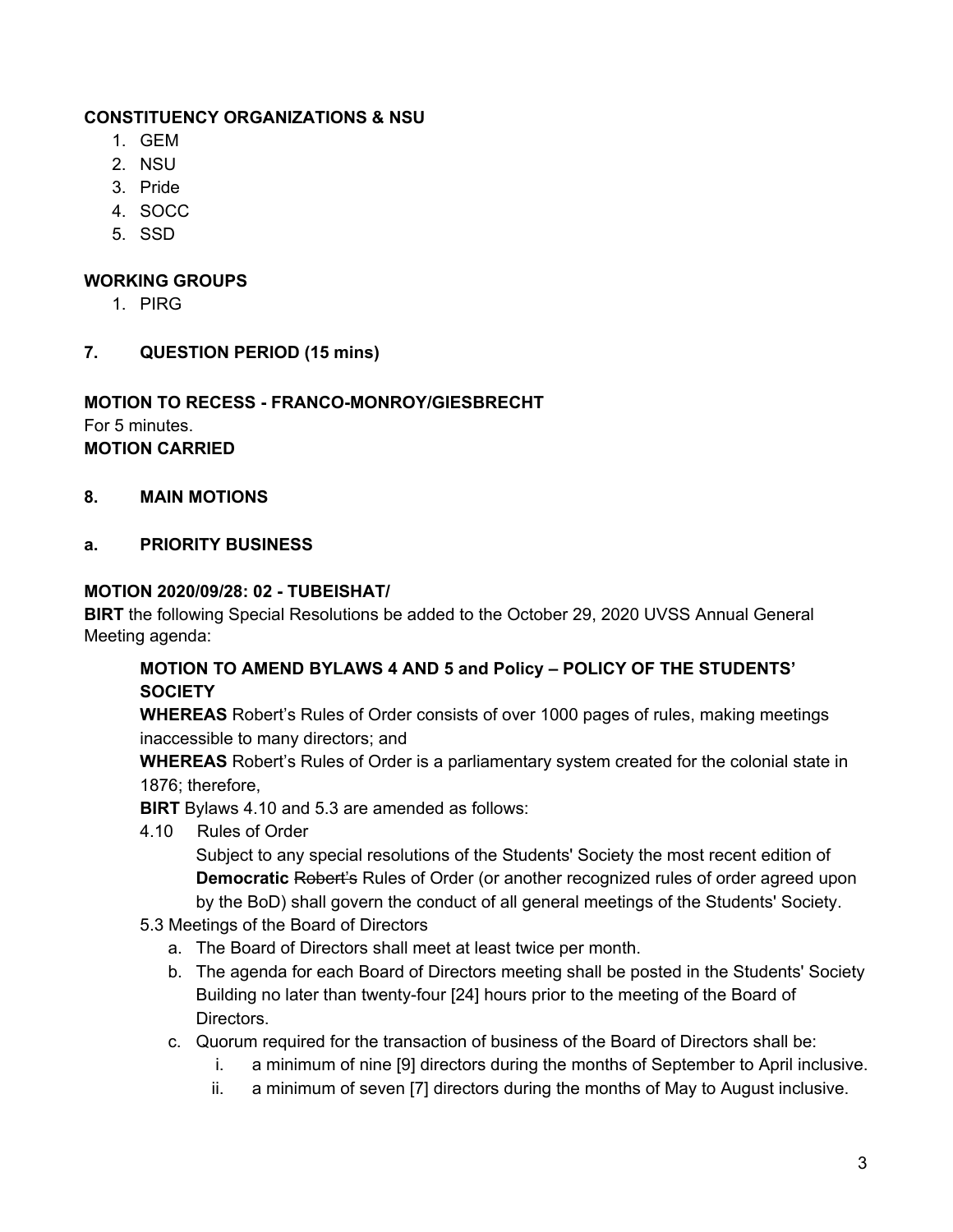d. Subject to any special resolutions of the Students' Society the most recent edition of **Democratic** Robert's Rules of Order **(or another recognized rules of order agreed upon by the BoD)** shall govern the conduct of all meetings of the Board of Directors.

**BIFRT** Board of Directors Policy Part 3.1.1 – Speaking and Voting Rights is amended as follows:

- b**.** Speaking time shall be limited to five (5) minutes.
- c. If a member of the audience is required to speak to a motion, the Board shall vote once to extend them speaking rights for the duration of the **meeting** discussion on that agenda item, and the Chair may call on them to answer Board members' questions, if appropriate.
- d. T-As per Robert's Rules of Order, the chair of a board meeting shall not do the following:

i. Vote on a resolution or motion, except when the chair is a voting member of the board and there is a tie, or there are seven or fewer board members present. ii. Move a resolution or motion, other than to give congratulations or condolences. iii. Motivate, debate, or speak to a motion, other than to facilitate debate or ensure that procedure is followed.

# **RECOMMENDED BY POLICY DEVELOPMENT COMMITTEE**

# **MOTION 2020/09/28: 03 - BURD/NAG**

**BIRT** the Board approves the following Special Resolutions be added to the October 29th, 2020 AGM agenda:

# **MOTION TO AMEND BYLAW 8 - DUTIES AND RESPONSIBILITIES OF DIRECTORS**

**WHEREAS** the UVSS' strategic foundation includes its values which are enduring, passionate, and distinctive core beliefs that guide the organization's conduct, activities, and goals. They establish why Directors and staff do what they do and what they stand for: organizational leadership, advocacy, and total member satisfaction; therefore,

**BIRT** Bylaw 8 be amended to add 'Uphold and execute the values of the UVSS' to the job descriptions of every Board of Directors position.

### **MOTION DEFEATED**

# **b. OLD BUSINESS**

#### **RECOMMENDED BY POLICY DEVELOPMENT COMMITTEE MOTION 2020/09/14: 09 - ABUELAZM/GUILDFORD**

**BIRT** The following motion be added to the AGM 2020 agenda:

### **MOTION 2020/10/29: ABUELAZM/**

**WHEREAS** over time, the majority of members elected to the UVSS Board of Directors have been from the Faculty of Social Science; and

**WHEREAS** diversity at the Board level ensures accountable governance, a range of voices and experiences, and a plurality of values is represented; and

**WHEREAS** reaching traditionally neglected areas of the campus is a critical component of member engagement; and

**WHEREAS** students deserve comprehensive representation for their student fees; and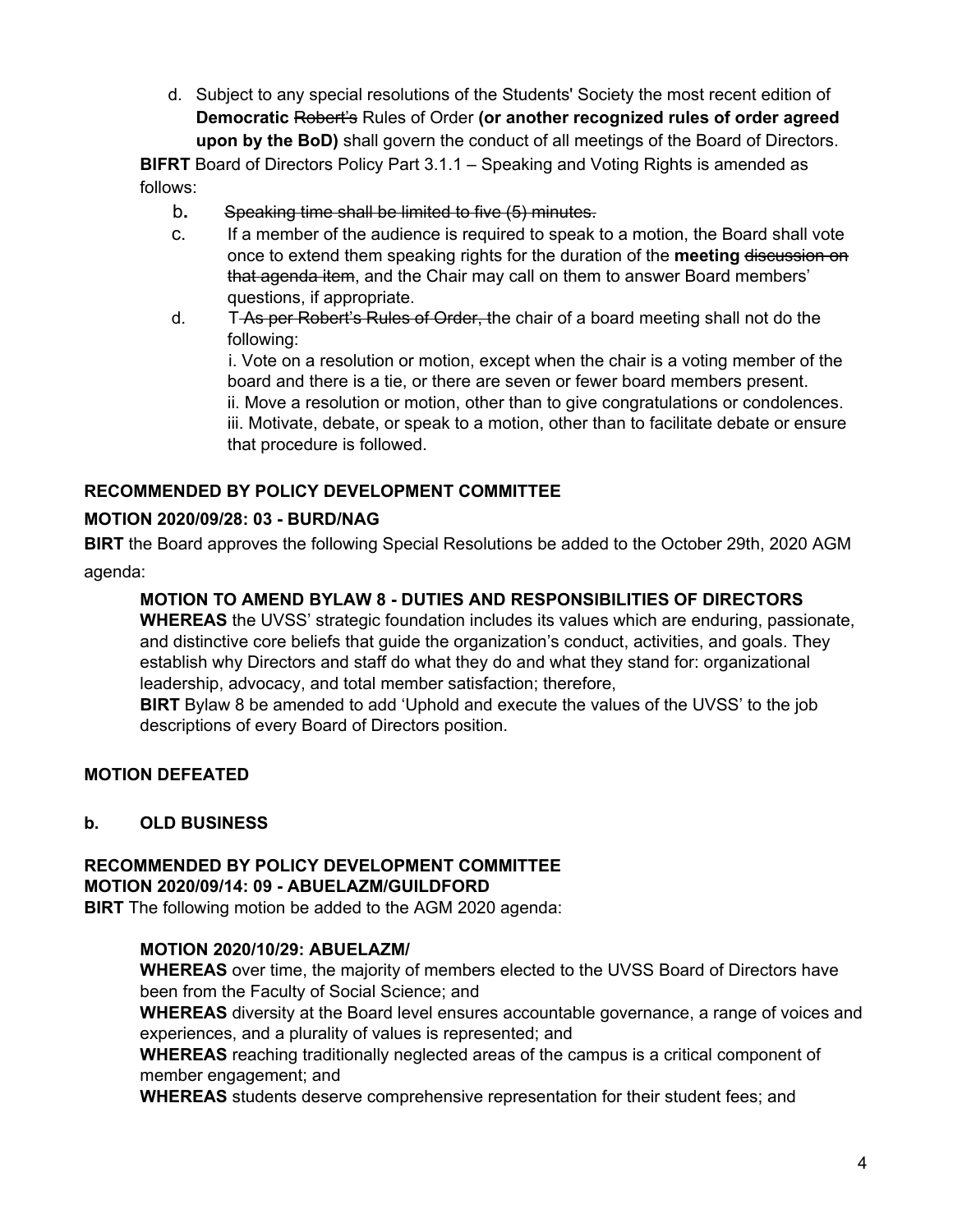**WHEREAS** the creation of the Faculty Director position would increase the inclusion of faculty perspectives in the activities of the Students' Society; therefore, **BIRT** the Bylaws be amended as follows:

# **5.1 Composition of the Board of Directors**

The Board of Directors shall be comprised of:

- a. The following directors elected by the membership:
	- i. One Lead Director as Director of Outreach & University Relations,
	- ii. One Lead Director as Director of Student Affairs,
	- iii. One Lead Director as Director of Events,
	- iv. One Lead Director as Director of Finance and Operations,
	- v. One Lead Director as Director of Campaigns & Community Relations, and
	- vi. Eleven [11] **Two [2]** At-Large Directors**.**
- b. The following directors elected by their respective constituency organisations:
	- i. Gender EmpowermentCentre Representative
	- ii. UVic Pride Representative
	- iii. Society for Students with a Disability Representative
	- iv. Students of Colour Collective Representative
- c. The Native Students' Union Representative elected by the Native Students' Union.
- d. The Director of International Student Relations elected by international students.
- **e. The following directors elected by membership from their respective faculties:**
	- **i. Director of Business Student Relations,**
	- **ii. Director of Education Student Relations,**
	- **iii. Director of Engineering Student Relations,**
	- **iv. Director of Fine Arts Student Relations,**
	- **v. Director of Human & Social Development Student Relations,**
	- **vi. Director of Humanities Student Relations,**
	- **vii. Director of Law Student Relations,**
	- **viii. Director of Science Student Relations, and**
		- **ix. Director of Social Sciences Student Relations.**
- **f.** e. The majority of directors must be at least 18-years-old. 16-or 17-year-old directors are permitted to sit on the Board of Directors

# **5.2 Term of Office of Members of the Board of Directors**

a. Lead Directors, At-Large Directors, **Faculty Directors,** and the Director of International Student Relations elected during the month of March shall be elected for one year terms, to take office on May 1st.

**6.5 Election of Faculty Directors to the Board of Directors**

### **Faculty Directors shall be elected by members of the Students' Society that are officially declared in the faculty that the Director would be representing.**

# **6.6 Eligibility**

- a. Nominees for any position on the Board of Directors must be members of the Students' Society.
- b. In order to seek election to the Board of Directors, members must be nominated by not less than fifteen [15] other members of the Students' Society.
- c. Nominees shall run for only one position on the Board of Directors.
- d. Members of the Students' Society shall not be Lead Directors for more than two years.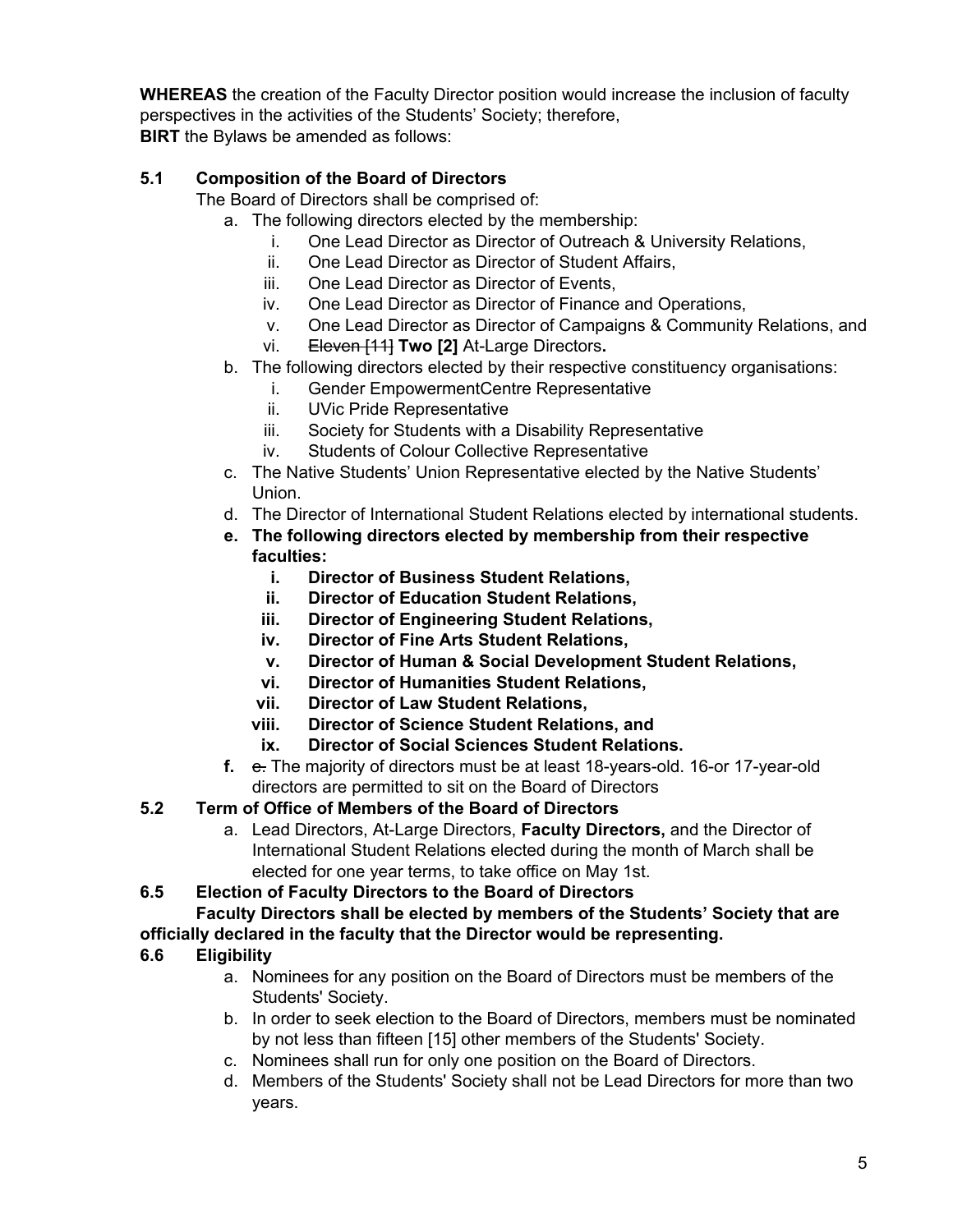### **e. Faculty Director candidates must be officially declared in the faculty they seek to represent.**

### **8.6 At-Large Directors**

The At-Large Directors shall:

- a. Actively work to assist the Lead Directors in the performance of their duties,
- b. Assist in the coordination and implementation of local, provincial and national campaigns relating to education defense,
- c. Scrutinize the activities of the Lead Directors, and
- d. Participate on at least two [2] committees of the Students' Society.

### **8.9 Faculty Directors**

#### **The Faculty Directors shall:**

- **a. Actively assist the Board in the performance of its duties,**
- **b. Scrutinize the activities of the Lead Directors,**
- **c. Participate on at least two [2] committees of the Student's Society, and**
- **d. Represent the students in their faculty to the best of their abilities.**

**BIFRT** bylaw 1 be amended to include a definition of "Faculty Director".

**BIFRT** bylaw 6 be renumbered accordingly.

**BIFRT** Appendix A of this agenda, excluding A4 and the pie charts, be added to the AGM 2020 agenda as Appendix A.

### **MOTION TO MOVE IN CAMERA - FRANCO-MONROY/GIESBRECHT MOTION CARRIED**

The meeting moved in camera at 7:19pm.

- **9. IN-CAMERA**
	- **a. Legal**
	- **b. Personnel Committee Report**

# **MOTION TO MOVE OUT OF CAMERA - HENDERSON/TUBEISHAT MOTION CARRIED**

The meeting moved out of camera at 7:20pm.

#### **10. MEETING TIMES**

**The next meeting scheduled by the Board of Directors is:** Monday, October 5th, 2020 via Google Meet (online).

#### **11. ADJOURNMENT**

#### **12. BOARD DIRECTORS' REPORTS**

#### **Jocelynne Parent (5 hours)**

- Board meeting
- Campaigns committee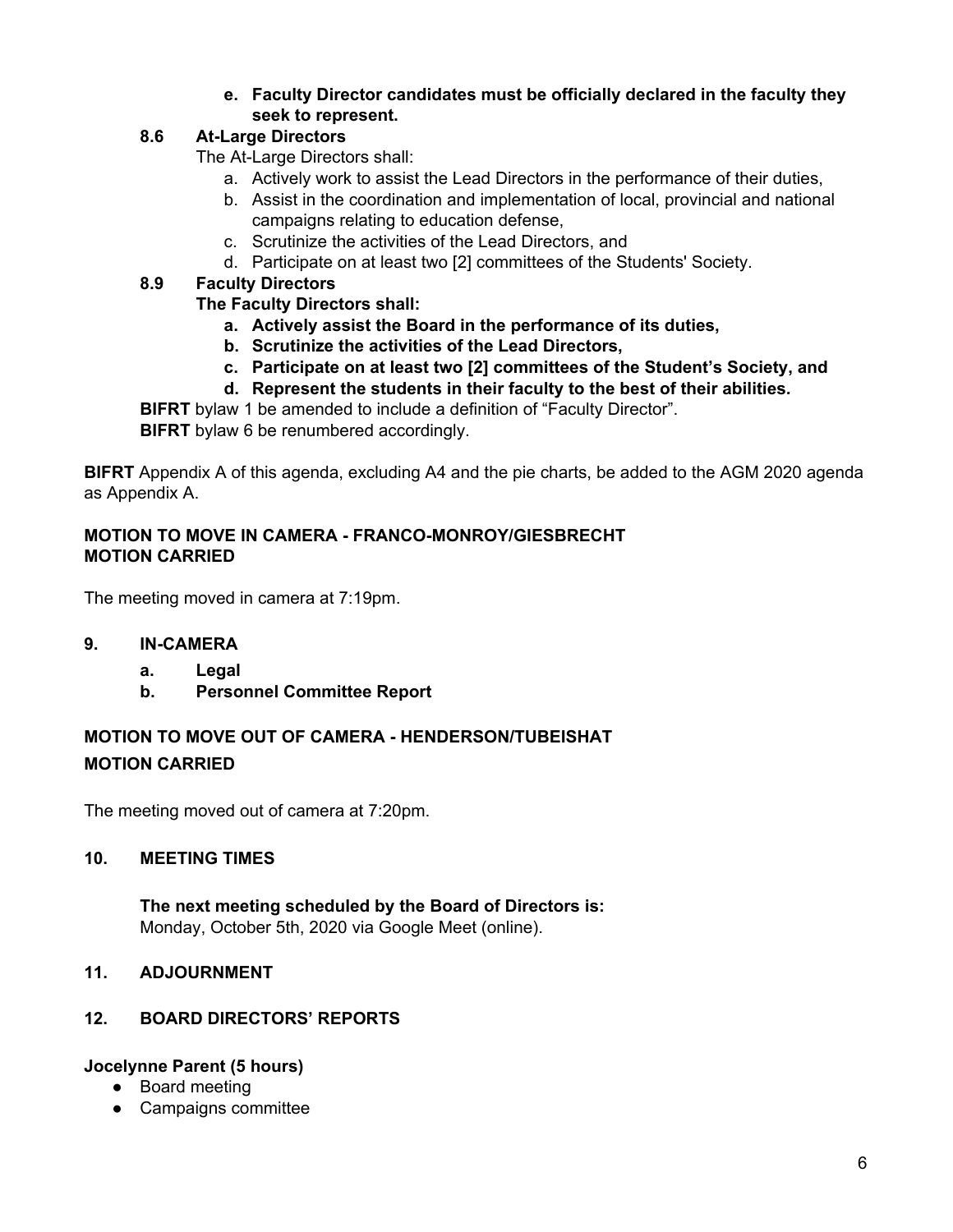### **Isaiah Adachi (11.5 Hours)**

- 4 hr tote bag assembly/ Misc Office Work
- 3 Hours Food Bank
- 2hr Working on new governance page
- 1.5hr PIRG meetings
- 1 Hour PD Committee

#### **Jana Barkowsky (5 hours)**

- Attended personnel meeting (1 hour)
- Attended emergency board meeting (3 hours)
- Attended Campaigns Committee meeting (1 hour)

#### **Reeve Henderson (4 hours)**

- ISRC Meeting/Events Research 1.5 hours
- Emails .5 hour
- Board Meeting 1 hour
- ISR Policy Research 1 hour

#### **Dalal Tubeishat (90.5 hours)**

- Answered emails
- Held in-person and online office hours
- Had meetings with club and course union executives executives
- Had internal meetings with other directors, advocacy group coordinators, excluded managers, accounting, and graphics
- Had external meetings with UVic administrators, faculty, and staff
- Signed cheques
- Updated and reviewed policy (Clubs Policy, Course Union Policy, Advocacy Groups Policy, Electoral Policy Manual)
- Chaired and planned for Advocacy Relations Committee, Clubs Council, and Course Union Council
- Created online accounts for clubs and course unions to check their balances
- Updated online club and course union balances
- Made updates to the website and to club and course union forms
- Updated the room booking form
- Attended Electoral Committee, Executive Committee, Campaign Committee, PIRG Working Group, Member Outreach Committee, and Operational Relations Committee
- Organized workshops dates with OSL for clubs and course unions
- Posted on social media, created post captions, created subtitles, and edited posts photos/videos
- Responded to members' questions on social media
- Creating a guide to running for the BoD
- Researched new Rules of Orders that the UVSS BoD could adopt
- Helped with bylaw amendments to go to AGM
- Researched firms to conduct an Equity Audit
- Processed cheque requisitions
- Assembled tote bags

#### **Marina Muir (9.75 hours)**

- Meeting with GEM coordinators and preparation of update for board meeting
- UVSS Board Meeting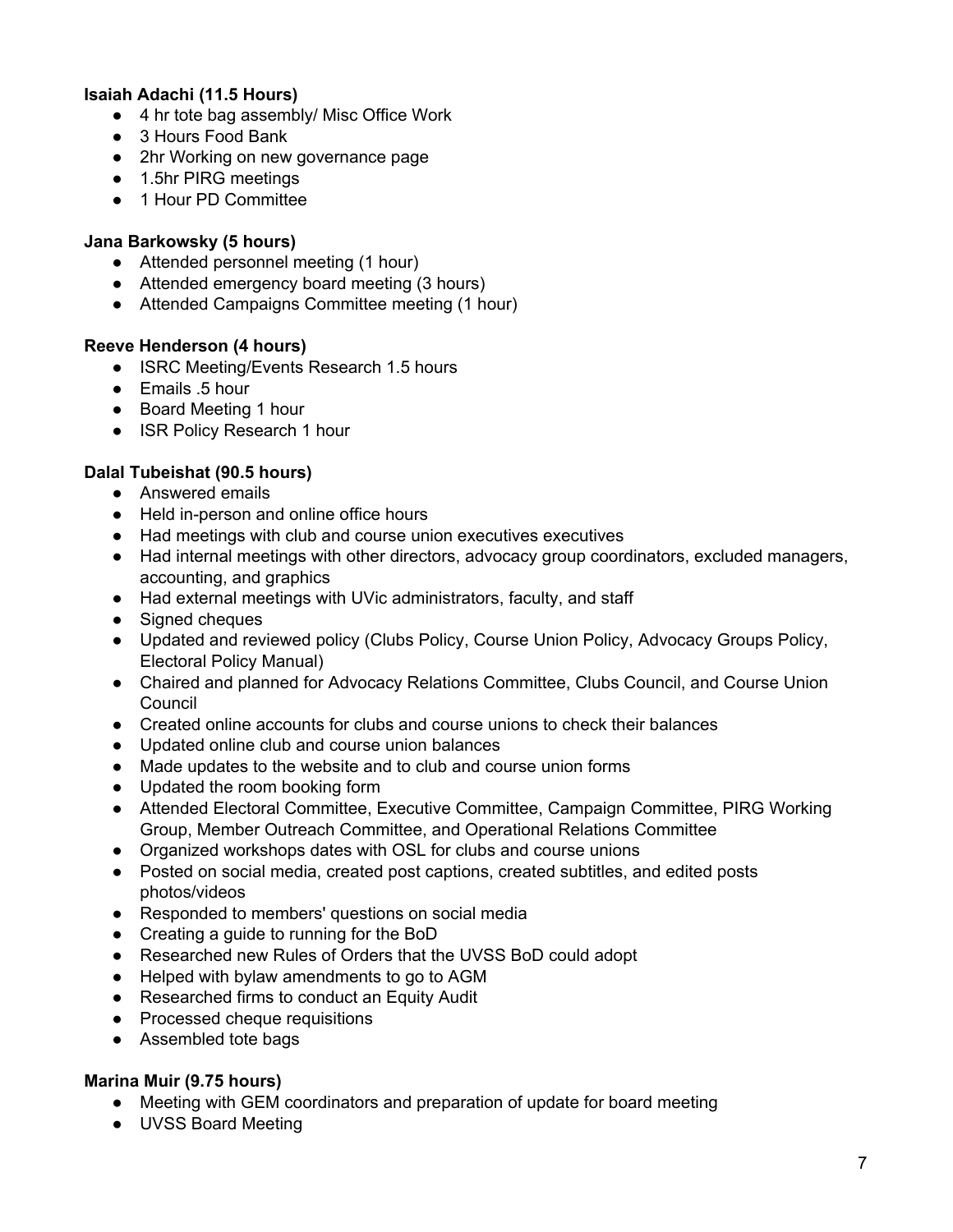- Editing of email update to be sent to collective members
- UVSS Emergency Board Meeting
- Member Outreach Committee
- Advocacy Relations Committee

### **Marran Dodds (10.75 hours)**

- Book Club (1.25 hr)
- Divest Social Media (0.25 hr)
- Antiracism Grant Committee Meeting (1 hr)
- Campaigns Committee (1 hr)
- Board Meeting (1.75)
- Book Club Meeting (1.5 hr)
- Board Meeting (3 hr)
- Campaigns Committee (1 hr)

### **Victoria Ritchie (6.5 hours)**

- Campaign Portfolio Meetings 1.5hrs
- Campaigns Portfolio Work .5hr
- Divest Greenwashing Video (handoff meeting) 1hr
- Divest Research .5hr
- Divest FOI Discussion 1hr
- Potential Bylaw Discussion/Feedback Session (w/Abdul) 1hr
- Board Meetings 5hrs
- Potential New Rules Meetings .5hr

#### **Sarina de Havelyn (89.5 hours)**

- Chaired and completed action items for Electoral, Member Outreach, PIRG Working Group, Policy Development, Ombudsperson, and Executive Committees
- Meetings with UVic regarding messaging improvements, orientation planning, EQHR Policy Development, potential areas of collaboration, student life improvements, UVSS inserts on Coursespaces/syllabi, virtual elections, co-curricular notation, and consent workshops
- Answered emails
- Research alternative Rules of Order
- Created AGM, PIRG referendum, OER referendum, and unbiased Electoral work orders for outreach
- Liaised with OSL to advertise AGM and electoral event
- Lobbied for Brightspace changes
- Met with various directors on potential
- AGM motions
- Email and general correspondence
- Operational Relations Committee

#### **Emily Lowan (102 hours)**

*General*

- Email and general correspondence (16.5 hours)
- Board meetings (7 hours)
- Member Outreach Committee (1 hour)
- Executive Committee (2 hour)
- Operational Relations Committee (1.5 hours)
- Campaigns Committee (3 hours)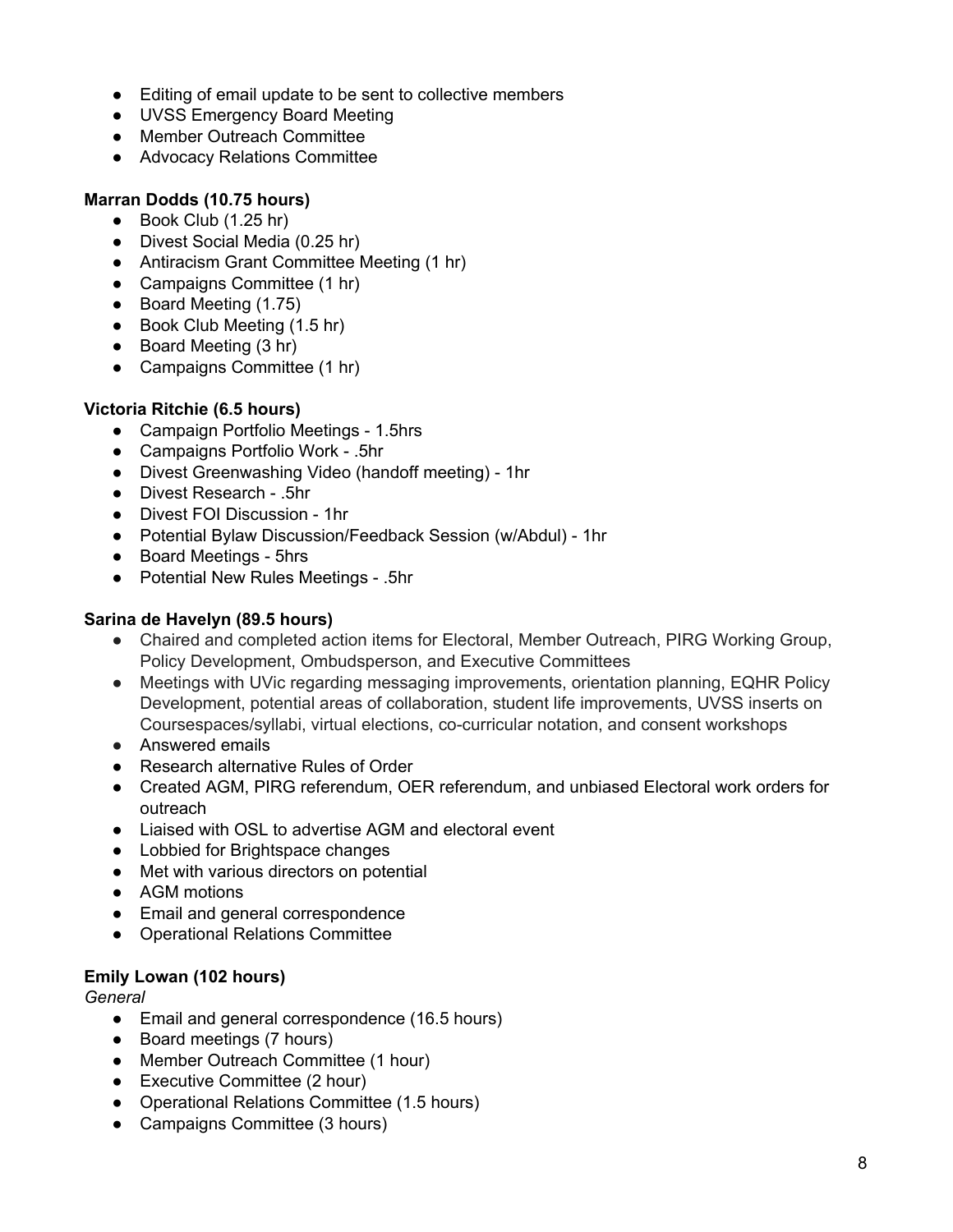- Personnel Committee readings and preparation (2 hours)
- Personnel Committee (2 hour)
- Policy Development Committee (1 hour)

*Let's Get Consensual*

- Sexualized Violence Awareness Week events and social media coordination (20 hours)
- Let's Get Consensual rebranded SWAG planning and website update (1 hour)

● Meeting with BC Green Party Caucus Senior Policy Analyst (re Bill-23 advocacy) (1.5 hour) *Rethink Mental Health*

- Wellness Workshop planning, social media coordination, outreach, registration coordination, event attendance (8 hours)
- Wellness Week Planning (1 hour)

*Divest UVic*

- New member onboarding (1 hour)
- Divest working group (2 hours)
- FOI request coordination (0.5 hour)
- *Take It Over Campaign*
	- Campaign Planning (1 hour)
	- Meeting with BC student unions (1 hour)
	- Meeting with CCSS External Relations Rep. (0.5 hour)
	- Clash of Clubs planning with the Martlet (1 hour)
	- Meeting with member (1 hour)

*Rent with Rights*

- Coordinated three students to sit on the Gordon Head Residents Association Board (1 hour)
- Outreach to neighbouring community associations (0.5 hour)

*External Relations*

- Meeting with UVic Executive Director of Community and Government Relations (1.5 hours)
- Annual advocacy planning, in response to snap election (1 hour)

#### **Caleb Burd (91.5 hours)**

- Met with good food project
- Met with excluded management
- Attended leads and executives meetings
- Formulated AGM policy's
- Planned events for late October
- Reviewed draft audits
- Chaired personnel committee meetings
- Called Vancity about educational training session
- Met with art director to coordinate AGM video
- Brainstormed script and AGM video content
- Attended different SVAW events
- Attended divest committee meetings
- Finished Divest video
- Helped give out food hampers
- Coordinated with COMs department to finalize strategic plan social media posts
- Responded to students with H&D questions
- Met with staff to create criteria for exemption process
- Planned SUB business marketing

#### **Paarth Mittal (11.17 hours)**

● Board Meetings (6.5 hrs)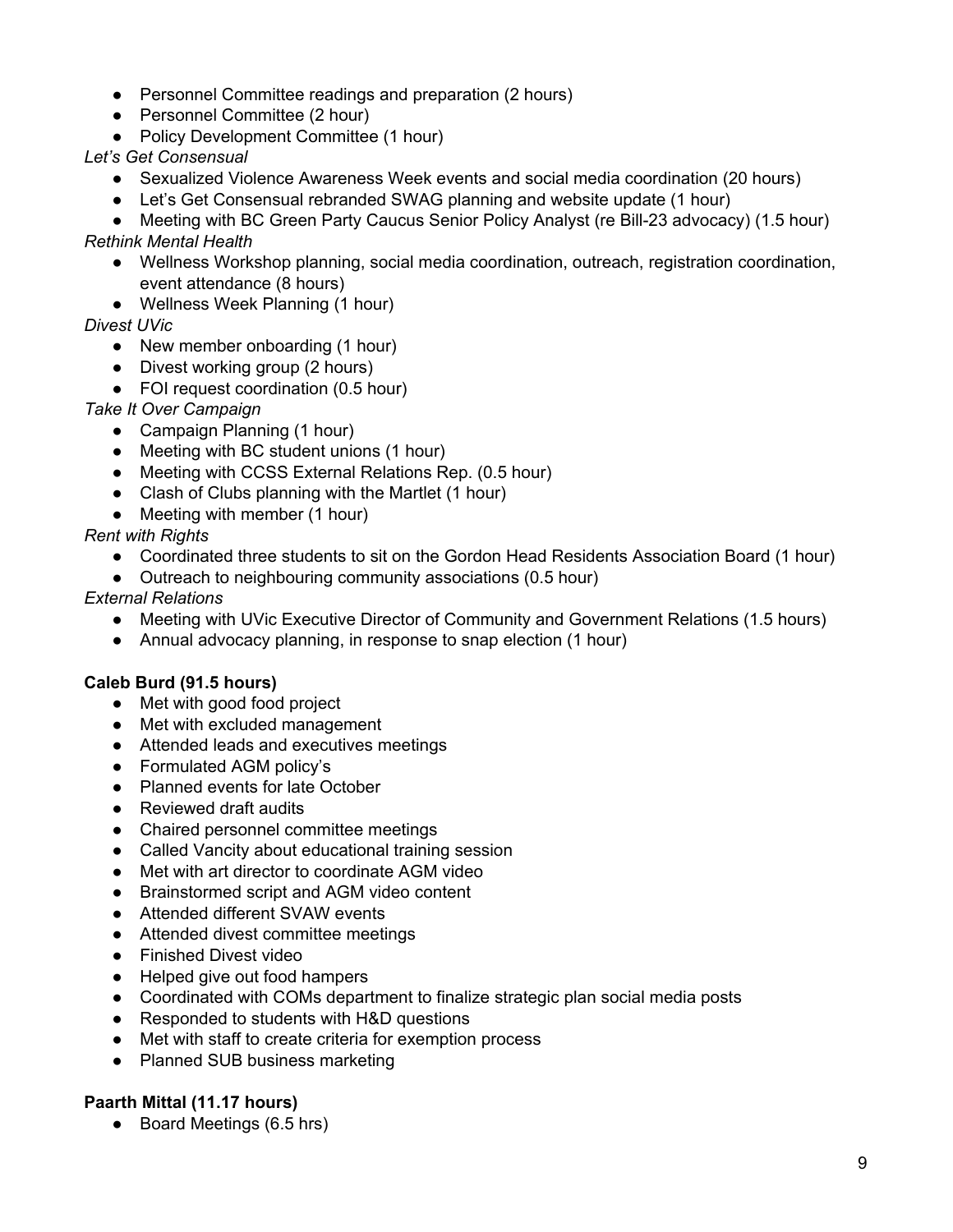- Filmed Video for #StudentsAgainstTMX Campaign (0.5 hrs)
- Filmed Territory Acknowledgement for SWAV (0.17 hrs)
- Policy Development Committee Meeting (1 hr)
- Divest UVic Meeting (1 hr)
- Drafting & Editing Changes to UVSS Values (2 hrs)

#### Abdul Abuelazm (5.5 hours)

- Took minutes for Clubs Council (1.5 hours)
- Attended PIRG WG Meeting (1 hour)
- Amended Policy for emergency board meeting (2 hours)
- Moved Items for Food Bank (1 hour)

#### **Dipayan Nag (15 hours)**

- SVAW workshop
- ISR planning
- Emails and other admin
- GC meeting
- October event plan

### Evan Guildford (13.7 hours)

- PDC  $(1.8)$
- Bands on Roof (0.6)
- Finance Video (4.0)
- Board Meeting (3.6)
- Campaigns (0.9)
- Board Meeting (1.7)
- $\bullet$  PIRG (1.1)

#### Sebastian Franco-Monroy (58 hours)

- Sent & Responded to emails
- Electoral Policy review & updates
- Meetings with NSU
- Campaigns Committee
- Personnel Committee meetings/training/review
- Trivia Night
- Exec meetings
- Leads meetings
- Board meetings
- Tote building
- Operational Relations
- Signed cheques
- Meeting with OSL
- Meeting for Clash of the Clubs
- BCFS Meeting
- Took September 22nd & 23rd off, hence reduced hours

#### Natalie Blecha (7 hours)

- SSD Good Food Box Delivery Driving (2 hours)
- UVSS/SSD ARC (1 hour)
- SSD Meeting Minutes (0.5 hours)